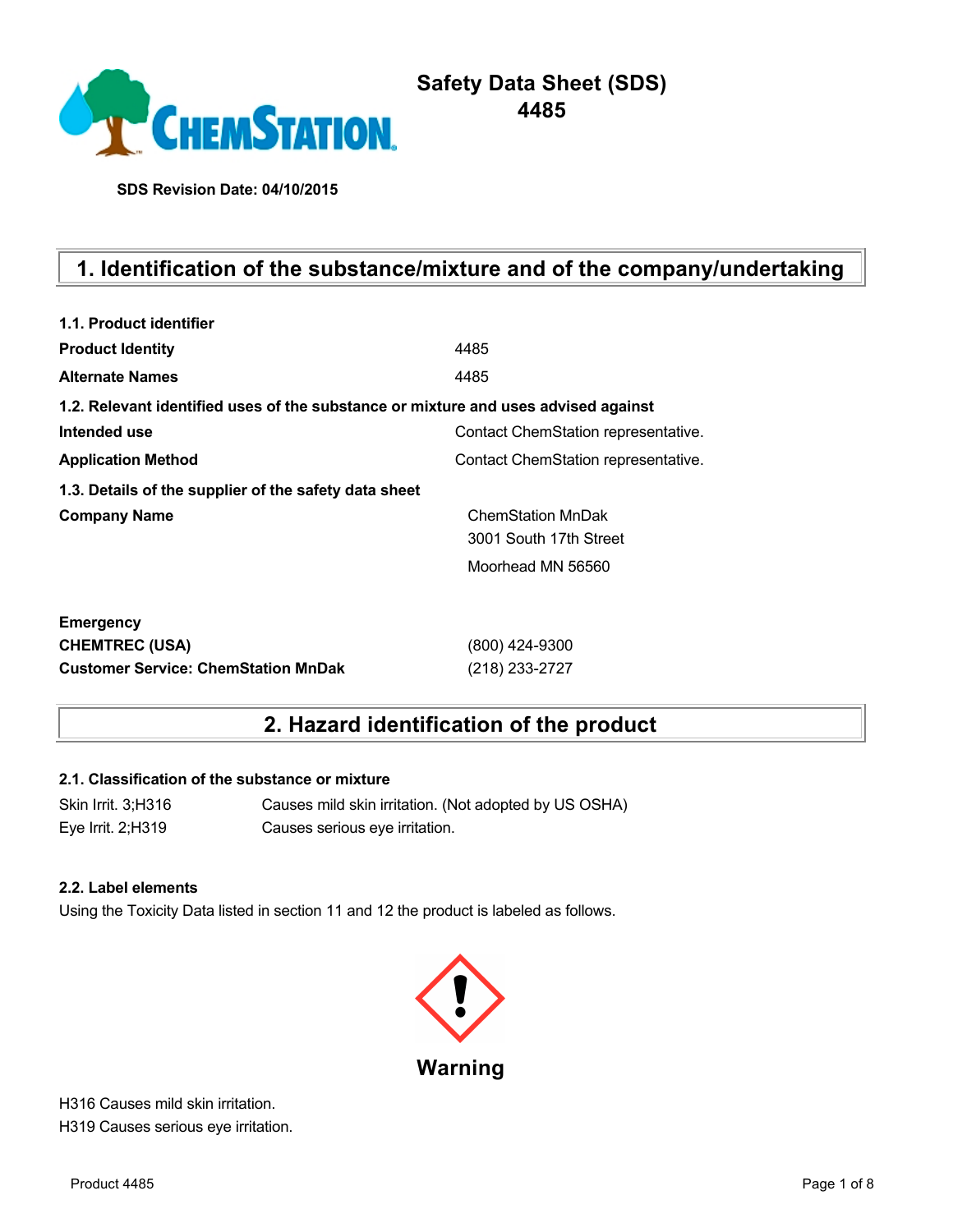#### **[Prevention]:**

P264 Wash thoroughly after handling.

P280 Wear protective gloves / eye protection / face protection.

#### **[Response]:**

P305+351+338 IF IN EYES: Rinse continuously with water for several minutes. Remove contact lenses if present and easy to do - continue rinsing.

P332+313 If skin irritation occurs: Get medical advice / attention.

P337+313 If eye irritation persists: Get medical advice / attention.

#### **[Storage]:**

No GHS storage statements

#### **[Disposal]:**

No GHS disposal statements

## **3. Composition/information on ingredients**

This product contains the following substances that present a hazard within the meaning of the relevant State and Federal Hazardous Substances regulations.

| <b>Ingredient/Chemical Designations</b>                            | Weight %   | <b>GHS Classification</b>                                                                              | Notes  |
|--------------------------------------------------------------------|------------|--------------------------------------------------------------------------------------------------------|--------|
| Ethylene glycol monobutyl ether<br>CAS Number: 0000111-76-2        | $1.0 - 10$ | Acute Tox. 4:H332<br>Acute Tox. 4:H312<br>Acute Tox. 4:H302<br>Eye Irrit. 2:H319<br>Skin Irrit. 2:H315 | [1][2] |
| Diphosphoric acid, tetrapotassium salt<br>CAS Number: 0007320-34-5 | $1.0 - 10$ | Eye Irrit. 2:H319                                                                                      | [1]    |

[1] Substance classified with a health or environmental hazard.

[2] Substance with a workplace exposure limit.

[3] PBT-substance or vPvB-substance.

\*The full texts of the phrases are shown in Section 16.

## **4. First aid measures**

#### **4.1. Description of first aid measures**

| General           | In all cases of doubt, or when symptoms persist, seek medical attention.<br>Never give anything by mouth to an unconscious person.                                                                                                        |
|-------------------|-------------------------------------------------------------------------------------------------------------------------------------------------------------------------------------------------------------------------------------------|
| <b>Inhalation</b> | Remove to fresh air, keep patient warm and at rest. If breathing is irregular or stopped, give<br>artificial respiration. If unconscious place in the recovery position and obtain immediate<br>medical attention. Give nothing by mouth. |
| <b>Eyes</b>       | Irrigate copiously with clean water for at least 15 minutes, holding the eyelids apart and seek<br>medical attention.                                                                                                                     |
| <b>Skin</b>       | Remove contaminated clothing. Wash skin thoroughly with soap and water or use a<br>recognized skin cleanser.                                                                                                                              |
| Ingestion         | If swallowed obtain immediate medical attention. Keep at rest. Do NOT induce vomiting.                                                                                                                                                    |
|                   | 4.2. Most important symptoms and effects, both acute and delayed                                                                                                                                                                          |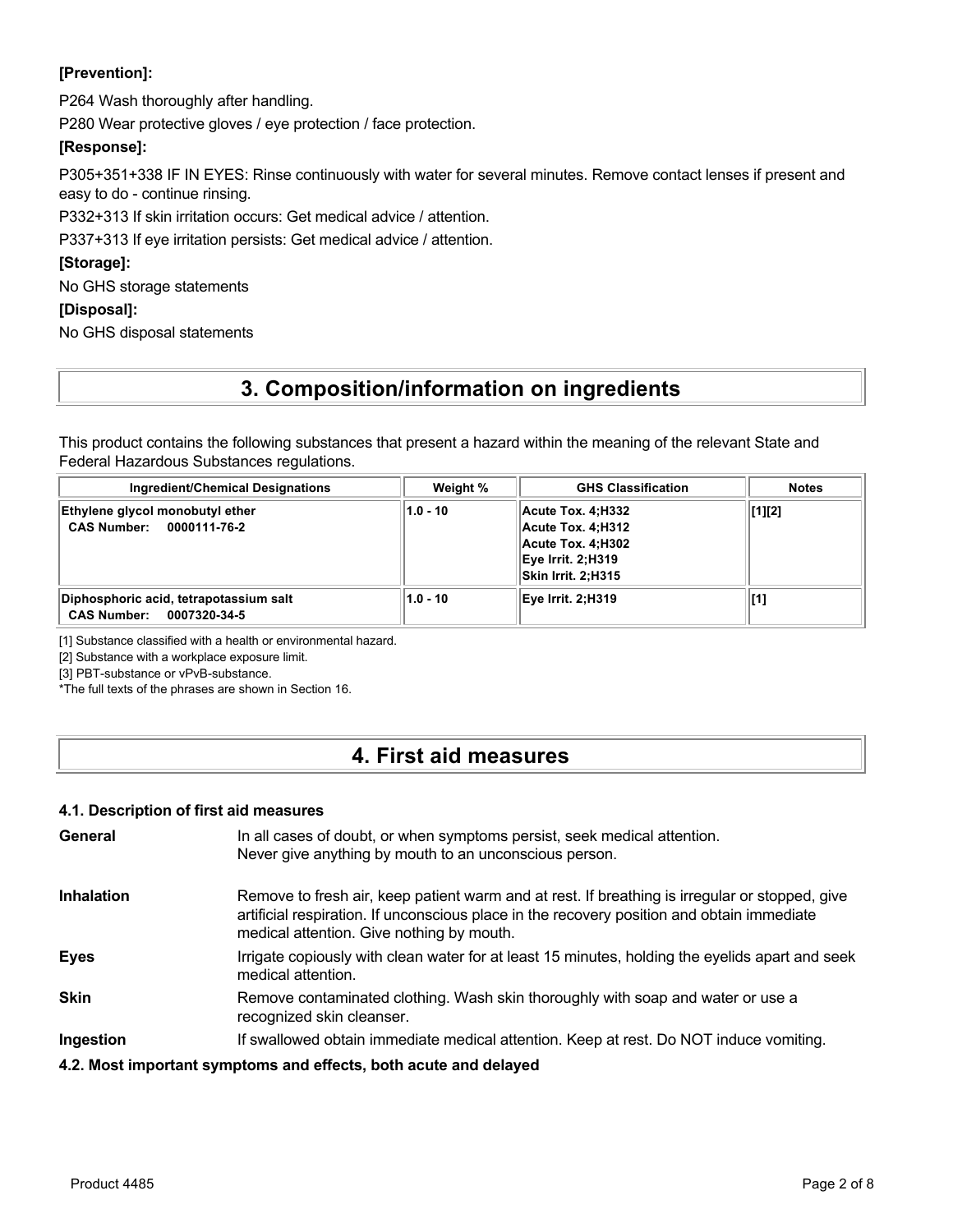| Overview    | No specific symptom data available.<br>See section 2 for further details. |
|-------------|---------------------------------------------------------------------------|
| Eyes        | Causes serious eye irritation.                                            |
| <b>Skin</b> | Causes mild skin irritation. (Not adopted by US OSHA)                     |

## **5. Fire-fighting measures**

#### **5.1. Extinguishing media**

Recommended extinguishing media; alcohol resistant foam, CO<sub>2</sub>, powder, water spray. Do not use; water jet.

#### **5.2. Special hazards arising from the substance or mixture**

Hazardous decomposition: No hazardous decomposition data available.

#### **5.3. Advice for fire-fighters**

Cool closed containers exposed to fire by spraying them with water. Do not allow run off water and contaminants from fire fighting to enter drains or water ways.

**ERG Guide No.** 0

## **6. Accidental release measures**

#### **6.1. Personal precautions, protective equipment and emergency procedures**

Put on appropriate personal protective equipment (see section 8).

#### **6.2. Environmental precautions**

Do not allow spills to enter drains or waterways.

Use good personal hygiene practices. Wash hands before eating, drinking, smoking or using toilet. Promptly remove soiled clothing and wash thoroughly before reuse.

#### **6.3. Methods and material for containment and cleaning up**

Ventilate the area and avoid breathing vapors. Take the personal protective measures listed in section 8.

Contain and absorb spillage with non-combustible materials e.g. sand, earth, vermiculite. Place in closed containers outside buildings and dispose of according to the Waste Regulations. (See section 13).

Clean, preferably with a detergent. Do not use solvents.

Do not allow spills to enter drains or watercourses.

If drains, sewers, streams or lakes are contaminated, inform the local water company immediately. In the case of contamination of rivers, streams or lakes the Environmental Protection Agency should also be informed.

## **7. Handling and storage**

#### **7.1. Precautions for safe handling**

See section 2 for further details. - [Prevention]:

#### **7.2. Conditions for safe storage, including any incompatibilities**

Handle containers carefully to prevent damage and spillage.

Incompatible materials: No data available.

See section 2 for further details. - [Storage]: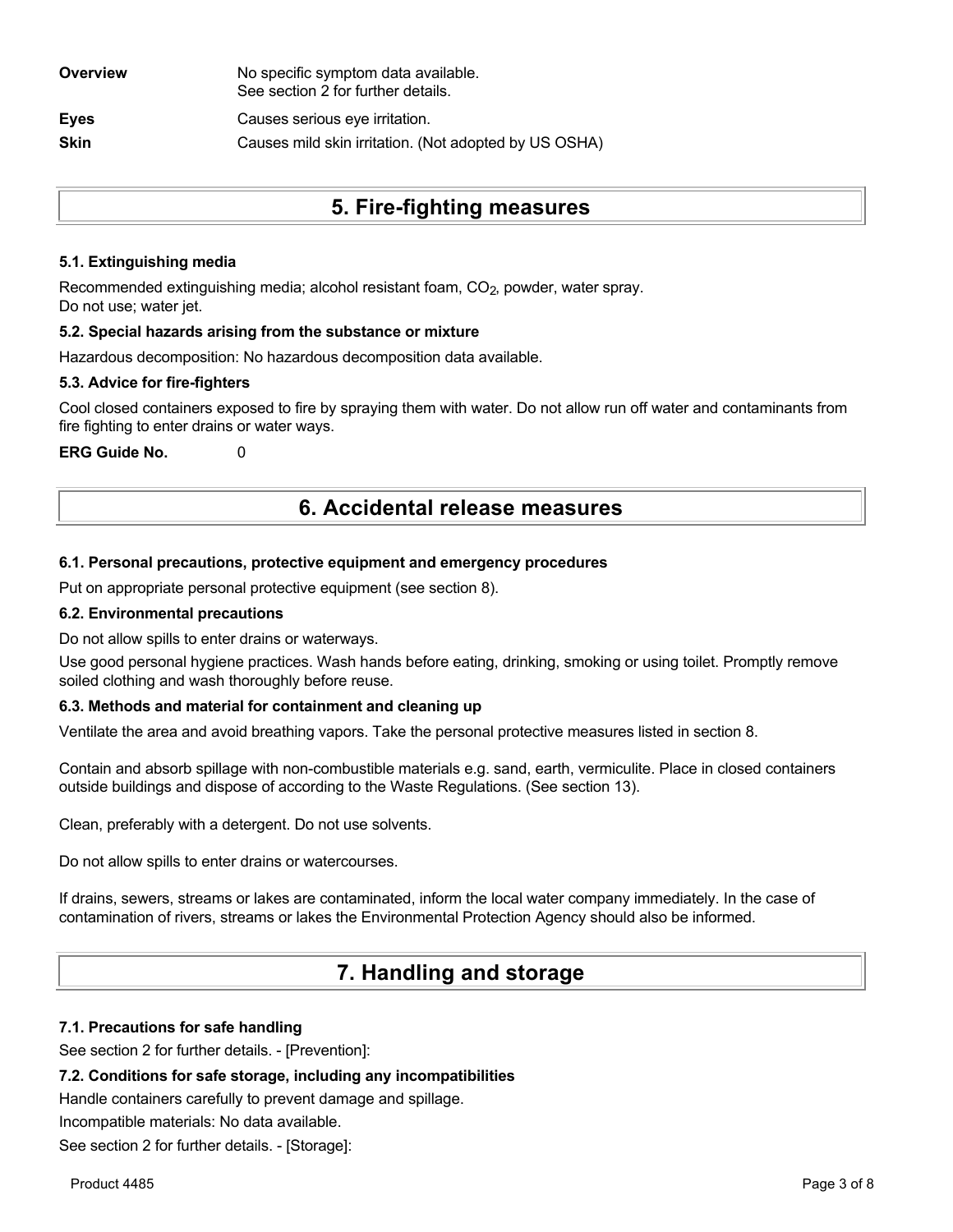### **7.3. Specific end use(s)**

No data available.

# **8. Exposure controls and personal protection**

#### **8.1. Control parameters**

| <b>Exposure</b> |                                        |              |                               |
|-----------------|----------------------------------------|--------------|-------------------------------|
| CAS No.         | Ingredient                             | Source       | Value                         |
| 0000111-76-2    | Ethylene glycol monobutyl ether        | <b>OSHA</b>  | TWA 50 ppm (240 mg/m3) [skin] |
|                 |                                        | ACGIH        | TWA: 20 ppmRevised 2003,      |
|                 |                                        | <b>NIOSH</b> | TWA 5 ppm (24 mg/m3) [skin]   |
|                 |                                        | Supplier     | No Established Limit          |
| 0007320-34-5    | Diphosphoric acid, tetrapotassium salt | <b>OSHA</b>  | No Established Limit          |
|                 |                                        | ACGIH        | No Established Limit          |
|                 |                                        | <b>NIOSH</b> | No Established Limit          |
|                 |                                        | Supplier     | No Established Limit          |

#### **Carcinogen Data**

| CAS No.      | Ingredient                               | Source      | Value                                                               |
|--------------|------------------------------------------|-------------|---------------------------------------------------------------------|
| 0000111-76-2 | Ethylene glycol monobutyl ether          | <b>OSHA</b> | Select Carcinogen: No                                               |
|              |                                          | <b>NTP</b>  | Known: No: Suspected: No                                            |
|              |                                          | <b>IARC</b> | Group 1: No: Group 2a: No: Group 2b: No: Group 3: Yes: Group 4: No: |
| 0007320-34-5 | Diphosphoric acid, tetrapotassium   OSHA |             | Select Carcinogen: No                                               |
| lsalt        |                                          | <b>NTP</b>  | Known: No: Suspected: No                                            |
|              |                                          | <b>IARC</b> | Group 1: No: Group 2a: No: Group 2b: No: Group 3: No: Group 4: No:  |

#### **8.2. Exposure controls**

| <b>Respiratory</b>          | If workers are exposed to concentrations above the exposure limit they must use the<br>appropriate, certified respirators.                                                                                                                                                                                                             |
|-----------------------------|----------------------------------------------------------------------------------------------------------------------------------------------------------------------------------------------------------------------------------------------------------------------------------------------------------------------------------------|
| <b>Eyes</b>                 | Protective safety glasses recommended.                                                                                                                                                                                                                                                                                                 |
| <b>Skin</b>                 | Wear overalls to keep skin contact to a minimum.                                                                                                                                                                                                                                                                                       |
| <b>Engineering Controls</b> | Provide adequate ventilation. Where reasonably practicable this should be achieved by the<br>use of local exhaust ventilation and good general extraction. If these are not sufficient to<br>maintain concentrations of particulates and any vapor below occupational exposure limits<br>suitable respiratory protection must be worn. |
| <b>Other Work Practices</b> | Use good personal hygiene practices. Wash hands before eating, drinking, smoking or using<br>toilet. Promptly remove soiled clothing and wash thoroughly before reuse.                                                                                                                                                                 |

See section 2 for further details. - [Prevention]:

# **9. Physical and chemical properties**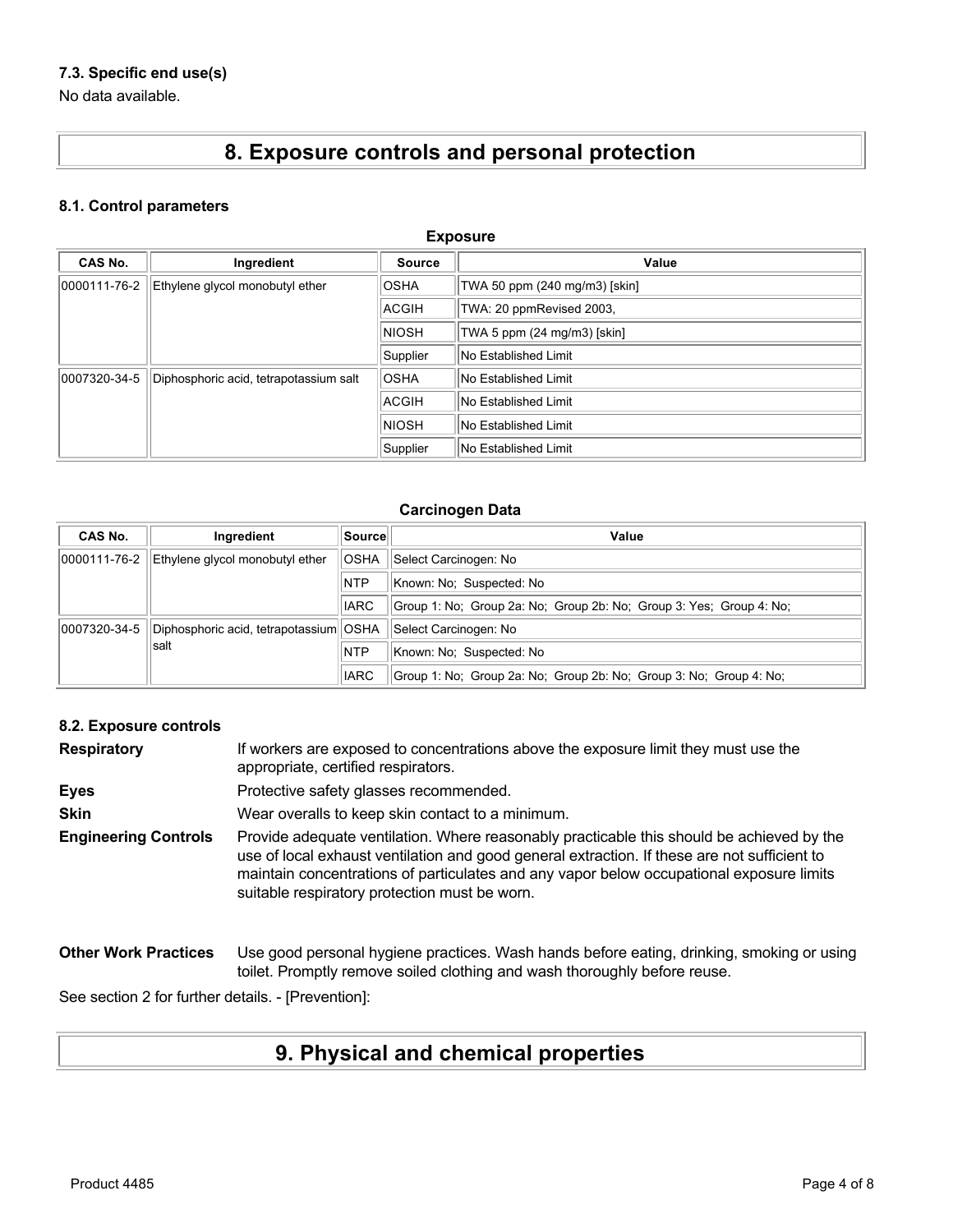| Water white Thin liquid                    |
|--------------------------------------------|
| Mild                                       |
| Not Measured                               |
| $9.6 - 10.2$                               |
| Not Measured                               |
| >212 deg F                                 |
| >200 degrees F PMCC (non-flammable)        |
| 0.33                                       |
| Not Applicable                             |
| Lower Explosive Limit: Not Measured        |
| <b>Upper Explosive Limit: Not Measured</b> |
| Not Determined                             |
| Not Determined                             |
| 1.011 - 1.021                              |
| Not Measured                               |
| Not Measured                               |
|                                            |
| Not Measured                               |
| Not Measured                               |
| Not Measured                               |
| Moderate                                   |
|                                            |
|                                            |

## **10. Stability and reactivity**

#### **10.1. Reactivity**

Hazardous Polymerization will not occur. **10.2. Chemical stability** Stable under normal circumstances. **10.3. Possibility of hazardous reactions** No data available. **10.4. Conditions to avoid** No data available. **10.5. Incompatible materials** No data available. **10.6. Hazardous decomposition products** No hazardous decomposition data available.

## **11. Toxicological information**

#### **Acute toxicity**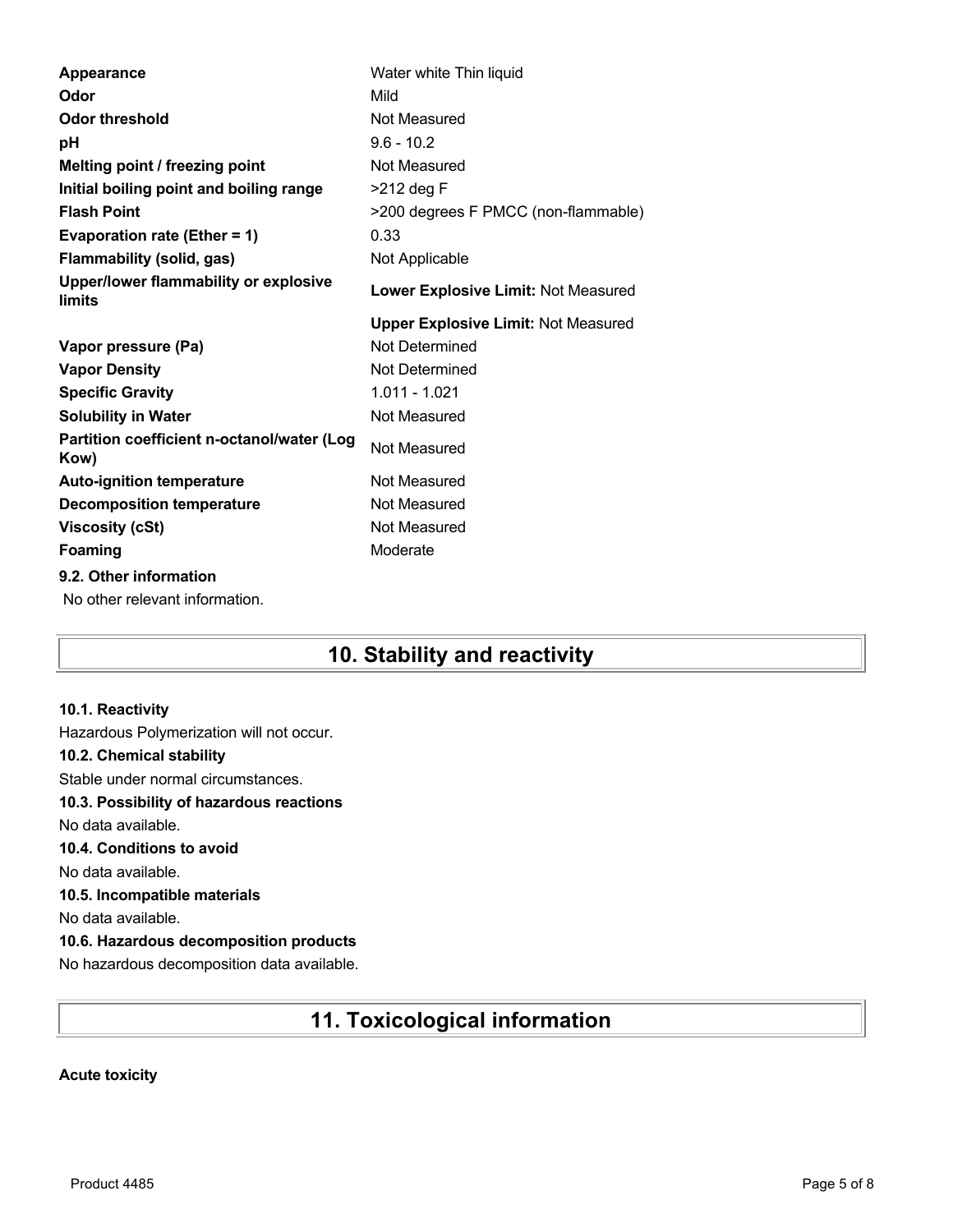| Ingredient                                           | Oral LD50,<br>mg/kg                      | Skin LD50,<br>mg/kg                      | <b>Inhalation</b><br>Vapor LD50,<br>mg/L/4hr | <b>Inhalation</b><br>Dust/Mist LD50.<br>mg/L/4hr | Inhalation<br>Gas LD50,<br>ppm |
|------------------------------------------------------|------------------------------------------|------------------------------------------|----------------------------------------------|--------------------------------------------------|--------------------------------|
| Ethylene glycol monobutyl ether - (111-76-2)         | 1,414.00,<br>Guinea Pig -<br>Category: 4 | 1.200.00.<br>Guinea Pig -<br>Category: 4 | 173.00, Guinea<br>Pig - Category:<br>NA      | INo data available                               | No data<br>available           |
| Diphosphoric acid, tetrapotassium salt - (7320-34-5) | No data<br>available                     | No data<br>available                     | No data<br>available                         | No data availablel                               | No data<br>available           |

Note: When no route specific LD50 data is available for an acute toxin, the converted acute toxicity point estimate was used in the calculation of the product's ATE (Acute Toxicity Estimate).

| <b>Classification</b>         | Category | <b>Hazard Description</b>                             |
|-------------------------------|----------|-------------------------------------------------------|
| Acute toxicity (oral)         |          | Not Applicable                                        |
| Acute toxicity (dermal)       |          | Not Applicable                                        |
| Acute toxicity (inhalation)   |          | Not Applicable                                        |
| Skin corrosion/irritation     | 3        | Causes mild skin irritation. (Not adopted by US OSHA) |
| Serious eye damage/irritation | 2        | Causes serious eye irritation.                        |
| Respiratory sensitization     |          | Not Applicable                                        |
| Skin sensitization            |          | Not Applicable                                        |
| Germ cell mutagenicity        |          | Not Applicable                                        |
| Carcinogenicity               |          | Not Applicable                                        |
| Reproductive toxicity         |          | Not Applicable                                        |
| STOT-single exposure          |          | Not Applicable                                        |
| STOT-repeated exposure        |          | Not Applicable                                        |
| Aspiration hazard             |          | Not Applicable                                        |

# **12. Ecological information**

### **12.1. Toxicity**

No additional information provided for this product. See Section 3 for chemical specific data. **Aquatic Ecotoxicity**

| Ingredient                                           | 96 hr LC50 fish,<br>mq/l | 48 hr EC50 crustacea,<br>mq/l | ErC50 algae,<br>mq/l |
|------------------------------------------------------|--------------------------|-------------------------------|----------------------|
| Ethylene glycol monobutyl ether - (111-76-2)         | 220.00, Fish (Piscis)    | 1,000.00, Daphnia magna       | Not Available        |
| Diphosphoric acid, tetrapotassium salt - (7320-34-5) | Not Available            | Not Available                 | Not Available        |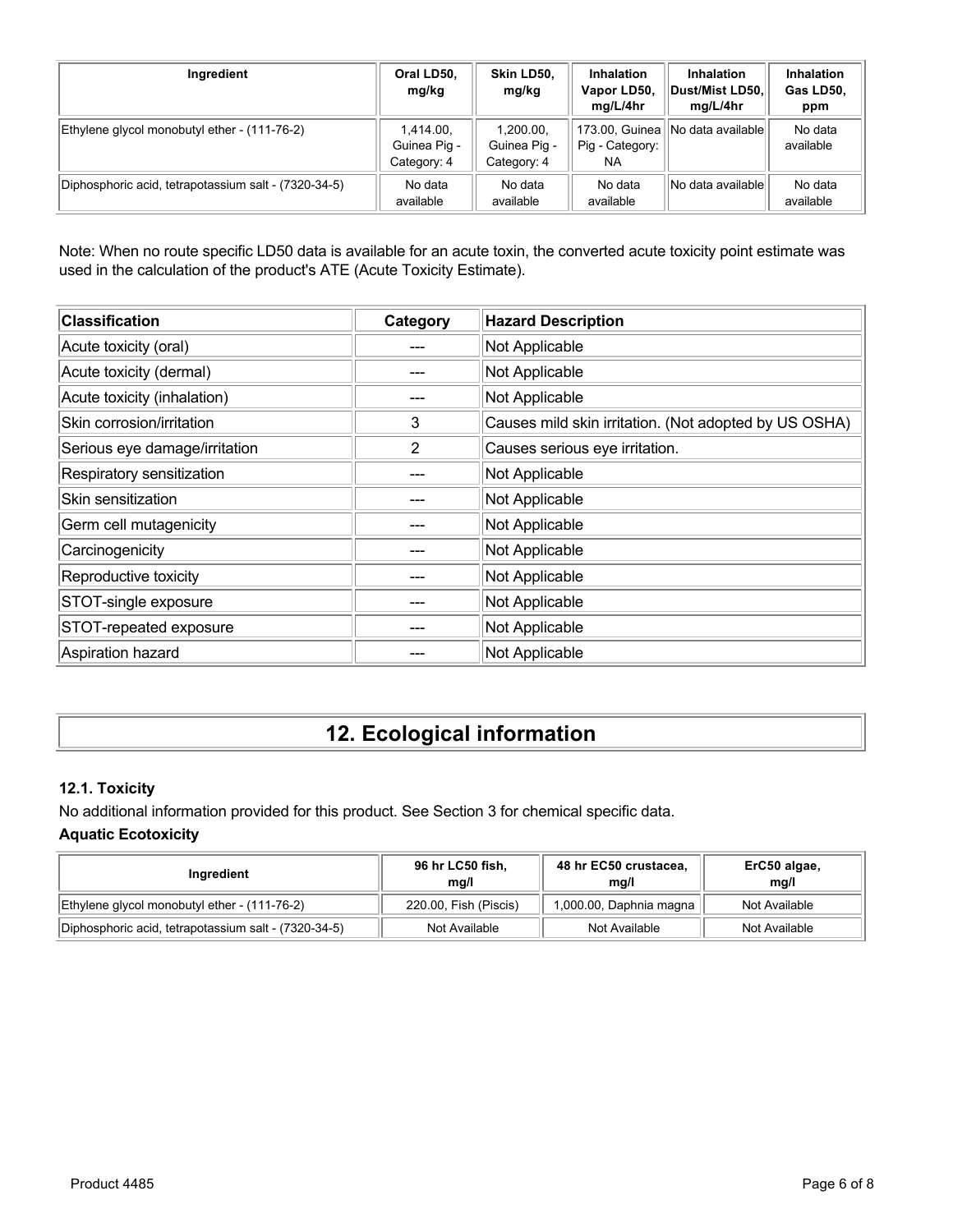#### **12.2. Persistence and degradability**

There is no data available on the preparation itself.

#### **12.3. Bioaccumulative potential**

Not Measured

**12.4. Mobility in soil**

No data available.

### **12.5. Results of PBT and vPvB assessment**

This product contains no PBT/vPvB chemicals.

### **12.6. Other adverse effects**

No data available.

## **13. Disposal considerations**

#### **13.1. Waste treatment methods**

Observe all federal, state and local regulations when disposing of this substance.

### **14. Transport information**

**14.1. UN number** Not Applicable

**14.3. Transport hazard class(es)** Not Applicable

**14.4. Packing group Not Applicable Not Applicable** 

14.2. UN proper shipping name **Compound, Cleaning, N.O.I., Liquid** Compound, Cleaning, N.O.I., Liquid

## **15. Regulatory information**

| <b>Regulatory Overview</b>                                                 | The regulatory data in Section 15 is not intended to be all-inclusive, only selected regulations<br>are represented. |
|----------------------------------------------------------------------------|----------------------------------------------------------------------------------------------------------------------|
| <b>Toxic Substance</b><br><b>Control Act (TSCA)</b>                        | All components of this material are either listed or exempt from listing on the TSCA Inventory.                      |
| <b>WHMIS Classification</b>                                                | D <sub>2</sub> B                                                                                                     |
| <b>US EPA Tier II Hazards</b>                                              | Fire: No                                                                                                             |
|                                                                            | <b>Sudden Release of Pressure: No</b>                                                                                |
|                                                                            | <b>Reactive: No</b>                                                                                                  |
|                                                                            | Immediate (Acute): Yes                                                                                               |
|                                                                            | Delayed (Chronic): No                                                                                                |
| <b>EPCRA 311/312 Chemicals and ROS:</b><br>(No Product Ingredients Listed) |                                                                                                                      |
| <b>EPCRA 302 Extremely Hazardous:</b><br>(No Product Ingredients Listed)   |                                                                                                                      |
| <b>EPCRA 313 Toxic Chemicals:</b>                                          |                                                                                                                      |
| Ethylene glycol monobutyl ether                                            |                                                                                                                      |
| Proposition 65 - Carcinogens (>0.0%):<br>(No Product Ingredients Listed)   |                                                                                                                      |
| Proposition 65 - Developmental Toxins (>0.0%):                             |                                                                                                                      |

(No Product Ingredients Listed)